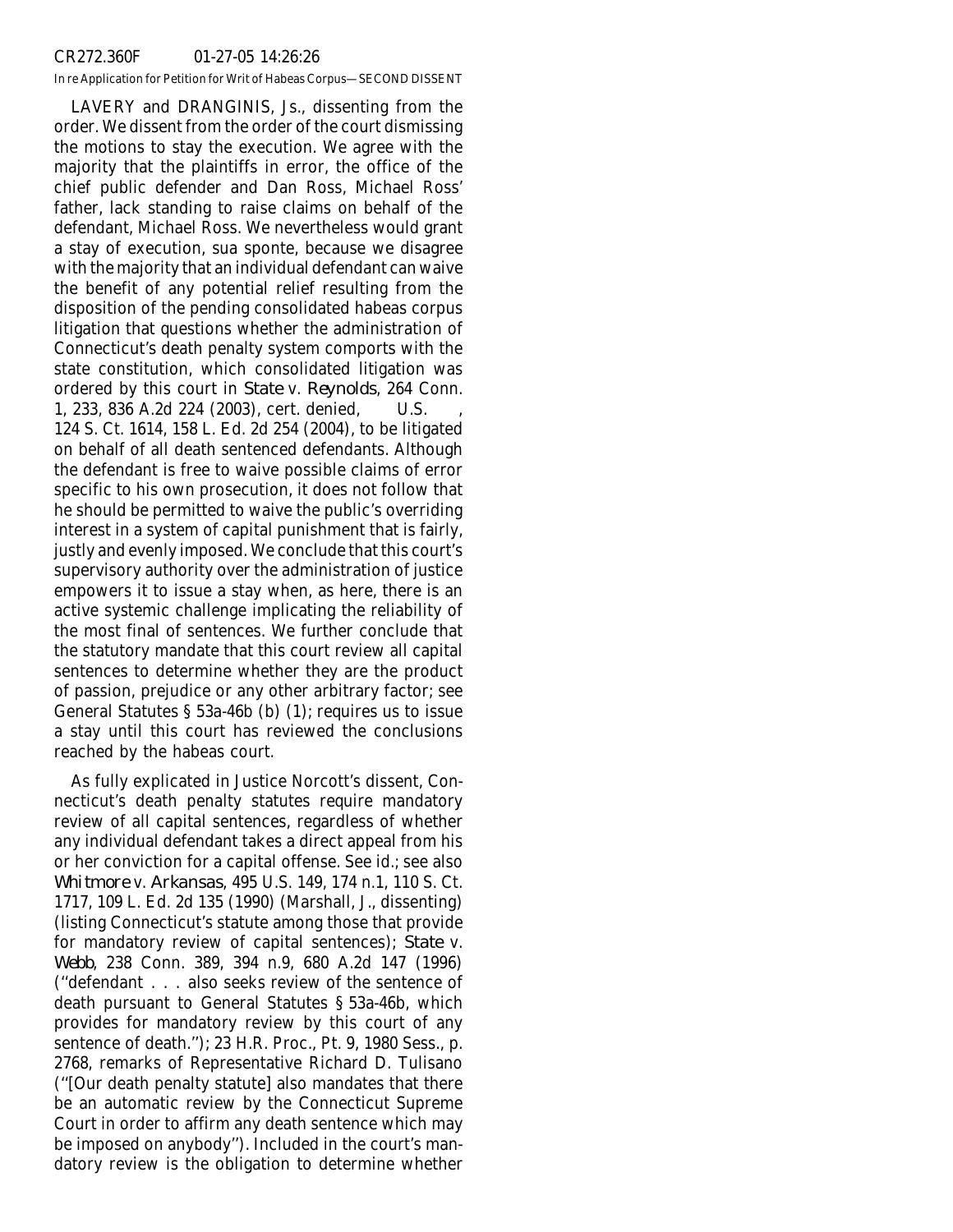the ''sentence was the product of passion, prejudice or any other arbitrary factor . . . . " General Statutes § 53a-46b (b) (1). This court previously has stated that this subsection, insofar as it provides for meaningful appellate review, is one of the features of our statutory scheme that brings it in accord with the federal constitution. *State* v. *Cobb*, 251 Conn. 285, 478, 743 A.2d 1 (1999), cert. denied, 531 U.S. 841, 121 S. Ct. 106, 148 L. Ed. 2d 64 (2000), citing *Gregg* v. *Georgia*, 428 U.S. 153, 96 S. Ct. 2909, 49 L. Ed. 2d 859 (1976). The claims ordered to be litigated in the consolidated habeas corpus proceedings arise under this subsection and, therefore, are subject to mandatory review.

Through our evolving death penalty jurisprudence, it has been established that a claim of systemic unconstitutional bias or arbitrariness in the administration of Connecticut's death penalty should be raised under § 53a-46b (b) (1); *State* v. *Cobb*, 234 Conn. 735, 738, 741, 663 A.2d 948 (1995) (raising claim that ''the death penalty scheme has been disproportionately applied to black defendants or to defendants whose victims were white''); and, further, that the sole appropriate forum in which to make this claim is in one consolidated habeas corpus proceeding to be litigated ''on behalf of *all* defendants who have been sentenced to death.'' (Emphasis added.) *State* v. *Reynolds*, supra, 264 Conn. 226-28, 232-34 (raising claim that ''the influence of race and other arbitrary factors on the imposition of capital punishment [throughout] Connecticut'' resulted in sentences that were the product of prejudice and other arbitrary factors in violation of § 53a-46b (b) (1) and the equal protection and due process provisions of our state constitution). This litigation thus has evolved into a systemic challenge to the alleged unconstitutional application of our death penalty statute, thereby implicating society's right in the fair administration of justice.

Although his inclusion clearly is contemplated by the order in *Reynolds*, the defendant in this matter has expressed his willingness to waive participation in the consolidated habeas proceeding. Although criminal defendants routinely are permitted to waive various constitutional rights intended for their personal protection, it nevertheless is fundamental that no one individual is entitled to waive the interests of the public as a whole.1 ''[W]aiver, from its nature, applies ordinarily to all rights or privileges to which a person is legally entitled, *provided such rights or privileges belong to the individual and are intended solely for his benefit.* A waiver is not, however, allowed to operate so as to infringe upon the rights of others, or to transgress public policy or morals.

''The public interest may not be waived. Where a law seeks to protect the public as well as the individual, such protection to the state cannot, at will, be waived by any individual, an integral part thereof. The public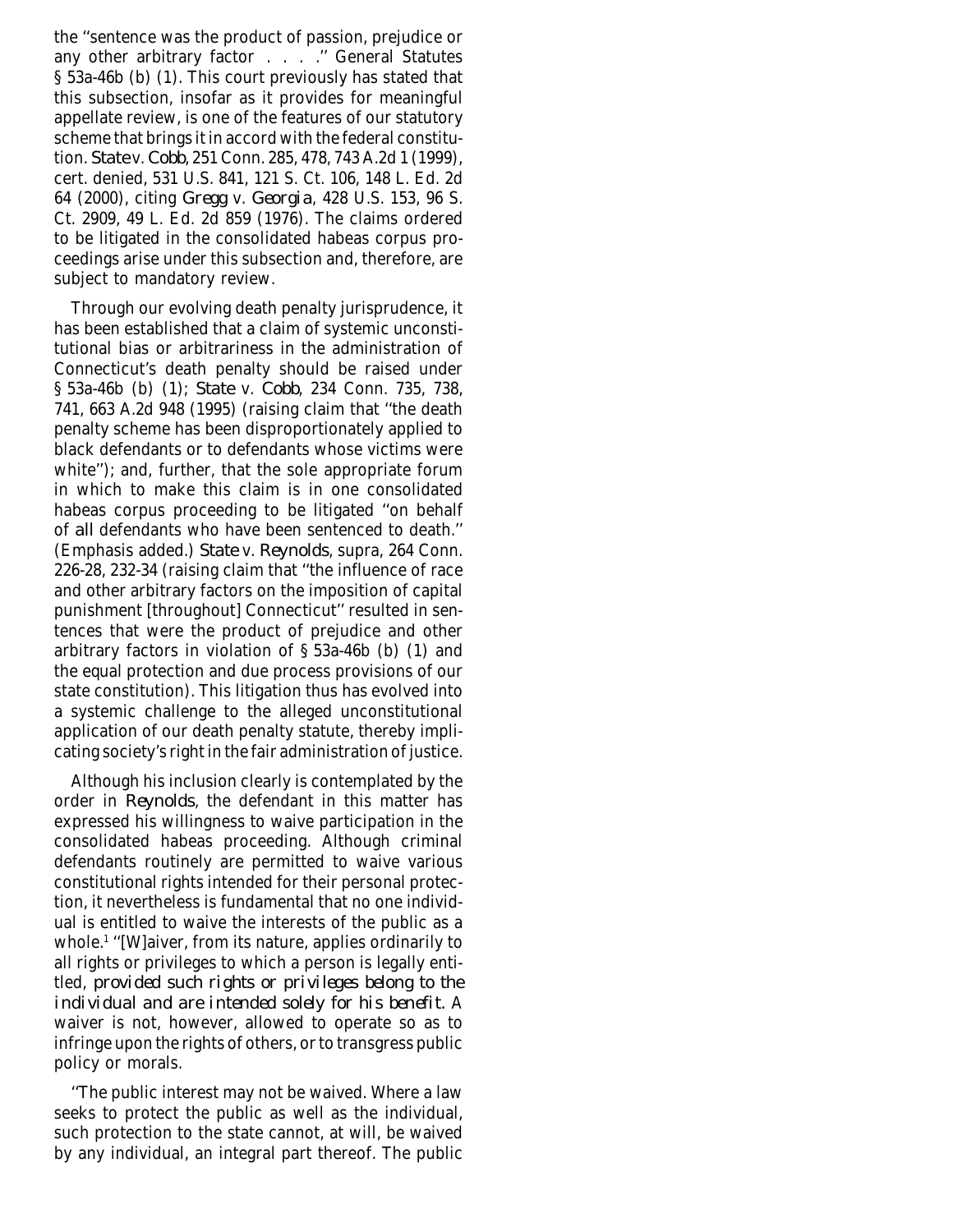good is entitled to protection and consideration and if, in order to effectuate that object, there must be enforced protection to the individual, such individual must submit to such enforced protection for the public good.'' (Emphasis added.) 28 Am. Jur. 2d Estoppel and Waiver § 161 (1966) (citing cases). Accordingly, a statutory ''right conferred on a private party, but affecting the public interest, may not be waived or released *if such waiver or release contravenes the statutory policy*.'' (Emphasis in original; internal quotation marks omitted.) *New York* v. *Hill*, 528 U.S. 110, 116, 120 S. Ct. 659, 145 L. Ed. 2d 560 (2000), quoting *Brooklyn Savings Bank* v. *O'Neil*, 324 U.S. 697, 704, 65 S. Ct. 895, 89 L. Ed. 2d 1296 (1945); see also *Hatch* v. *Merigold*, 119 Conn. 339, 343, 176 A. 266 (1935) (''[o]ne cannot waive a public obligation created by statute''); *Haggerty* v. *Williams*, 84 Conn. App. 675, 681, 855 A.2d 264 (2004) (''[b]ecause of the combined private and public interests involved, individual parties are not entirely free to waive [a statute of limitations defense]''). Further, the institutional interest of a court in reaching just verdicts through fair processes justifies its disallowance of knowing and voluntary attempts to waive purportedly personal constitutional rights. See, e.g., *United States* v. *Scalzitti*, 578 F.2d 507, 511–12 (3rd Cir. 1978) (disallowing defendant's waiver of requirement of unanimous jury verdict); *State* v. *Crocker*, 83 Conn. App. 615, 631, 852 A.2d 762, cert. denied, 271 Conn. 910, 859 A.2d 571 (2004) (disallowing defendant's waiver of his counsel's conflict of interest).

It is beyond question that *all citizens* of this state share an interest in a constitutionally administered system of capital punishment, uninfluenced by factors such as race, and, by extension, in any proceeding raising systemic challenges based on the racially biased application of that system. As noted by the New Jersey Supreme Court in a case mandating that a death sentenced prisoner pursue an expedited individualized postconviction relief application and, further, requiring that his execution be stayed until the resolution of a systemic constitutional challenge to that state's death penalty system brought by another prisoner, ''[t]he public has an interest in the reliability and integrity of a death sentencing decision that transcends the preferences of individual defendants.'' *State* v. *Martini*, 144 N.J. 603, 605, 677 A.2d 1106 (1996); see also *Massie* v. *Sumner*, 624 F.2d 72, 74 (9th Cir. 1980) (noting state's ''strong interest in the accuracy and fairness of all its criminal proceedings'' in disallowing death sentenced prisoner's request to waive statutorily mandated direct appeal); *People* v. *Stanworth*, 71 Cal.2d 820, 834, 457 P.2d 889, 80 Cal. Rptr. 49 (1969) (holding state ''has an indisputable interest [in death penalty appeal] which the appellant cannot extinguish''); *State* v. *Koedatich*, 112 N.J. 225, 332, 548 A.2d 939 (1988) (''[i]t is selfevident that the state and its citizens have an over